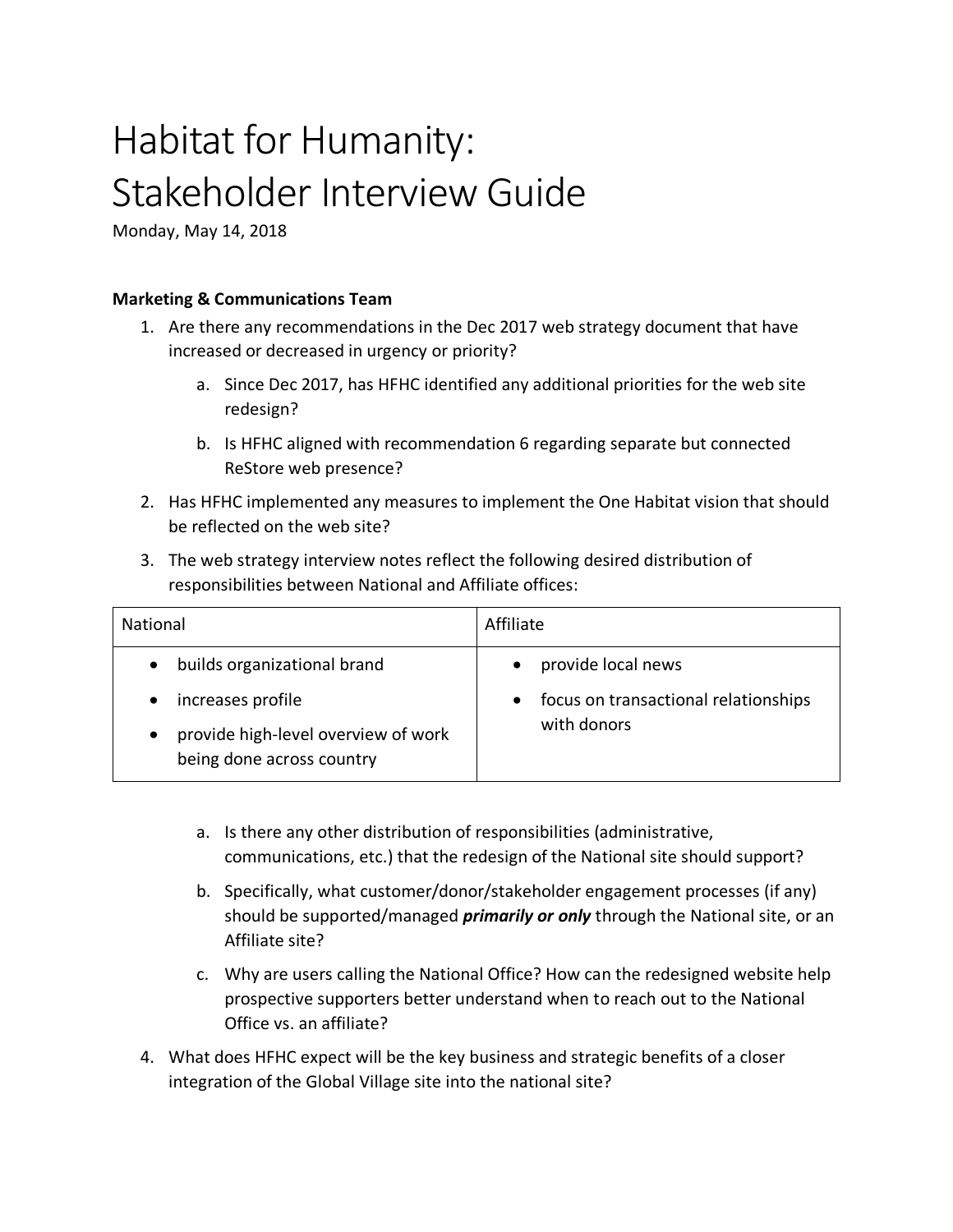- a. What role (if any) do/should Affiliates play in supporting the Global Village program?
- 5. What resources or information do corporate donors and sponsors require that is not currently provided on the web site (or is difficult to find)?
- 6. What are HFHC's key needs regarding government relations? How should the redesigned site better support these needs?
- 7. Does HFHC maintain a projects database, or any structured data about Canadian and international projects?
- 8. How do you envision the redesigned website playing a role in advocacy for affordable housing?

# **Direct Marketing Team**

- 1. What are the key barriers you have identified that hamper site visitors from donating online?
	- a. What measures do you think would help most in increasing online donations? What information or functionality do visitors need that is not currently available?
	- b. With the integration of the affiliate sites into the National site, how can local content encourage prospective users to get involved through volunteering or donating?
- 2. How is responsibility for donations and campaign deployments distributed between the National office and the Affiliates?
- 3. What is the current status of HFHC's CRM/email engagement strategy?
	- a. What are your key sources of CRM leads? Does the redesigned web site need to support lead generation?
- 4. How should (if at all) the redesigned web site support the alignment between web and email/offline campaigns?
	- a. What are current barriers to this alignment?

# **Global Village Team**

- 1. What is the distribution of responsibility for the Global Village program between national and Affiliate offices?
	- a. What are the key supports that Affiliates play in supporting the program?
	- b. Will the workflow and resources for program application remain on the National site?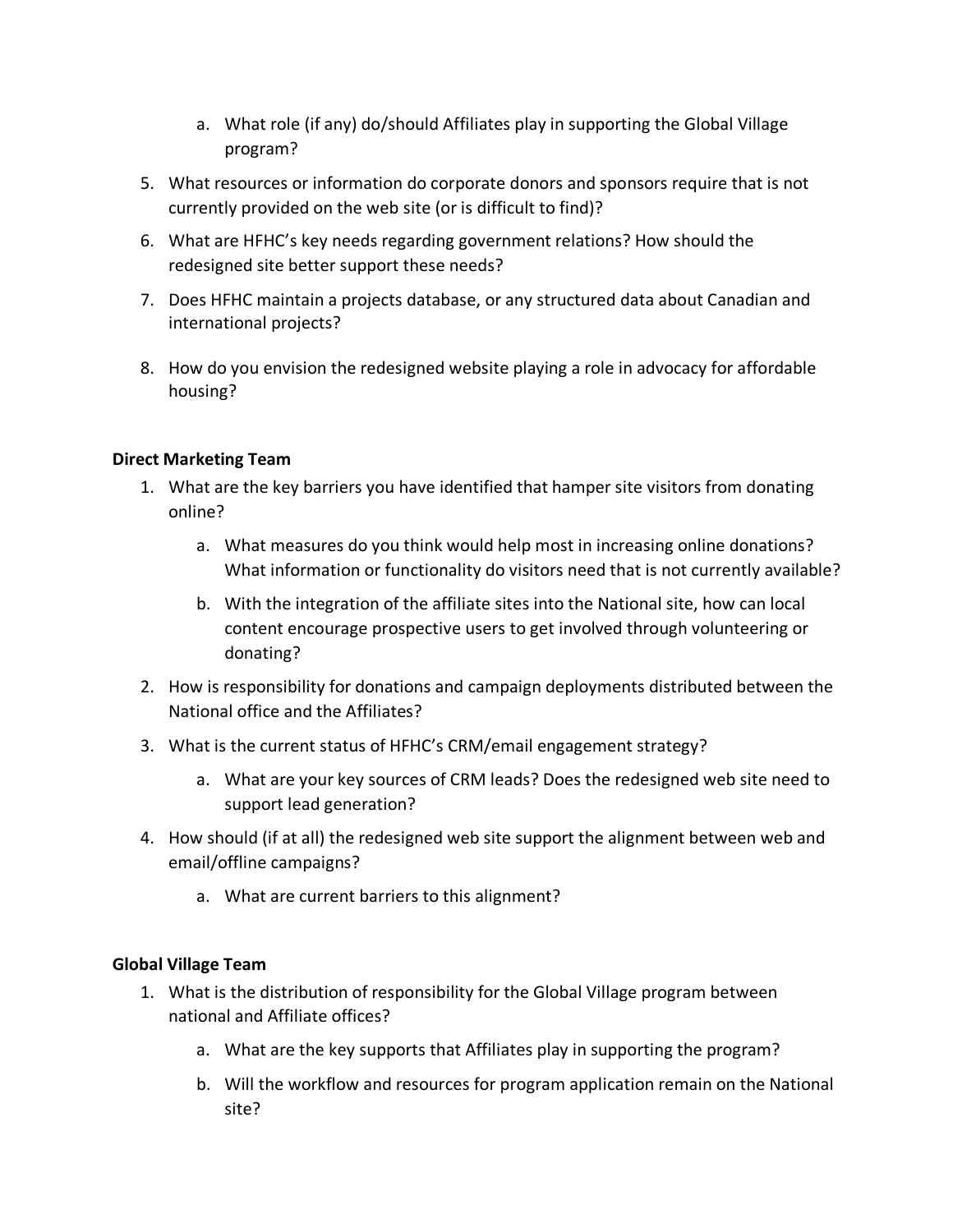- 2. What business or strategic challenges would the integration of the Global Village program into the National site address?
- 3. What are the key priorities for integrating the Global Village program onto the National site?
	- a. e.g., alignment on look and feel, closer alignment with/linkages to other programs, etc.
- 4. Are there any misconceptions that potential volunteers have about the Global Village program that you would like the site to address?
- 5. If a user visits the Global Village section of the site, what would you like them to do next? What are your success metrics for engagement?

## **Corporate Team Building**

- 1. How does HFHC typically engage with corporate sponsors that want to fund a corporate team building event (i.e., Team Build Day or Week)?
	- a. i.e, does HFHC actively engage and recruit sponsors, or rely mainly on handraising? Or is it a combination of these?
- 2. What barriers (if any) is the National site currently posing to corporations that want to donate or get involved in team builds?
	- a. i.e., poor navigation, inadequate information about program, etc.
- 3. On the flip side, what digital content have you found to be most engaging to corporate sponsors?
- 4. What role (if any) do you anticipate Affiliate sites should play in engaging with corporations for donations and team builds?
- 5. How do your corporate sponsors record and share their team build experiences internally within their own organizations? Is there an opportunity between the corporate sponsors & HFHC to tell team build stories on the redesigned site?

#### **ReStore**

- 1. What is the relationship between HFHC and ReStore?
	- a. i.e., is ReStore a separate but affliated company, a HFHC business unit, an arm of an Affiliate office, etc?
- 2. Are you aligned with the Web Strategy recommendation that ReStore has a separate but connected web presence?
	- a. If so, should the separate site provide all information about Restore?